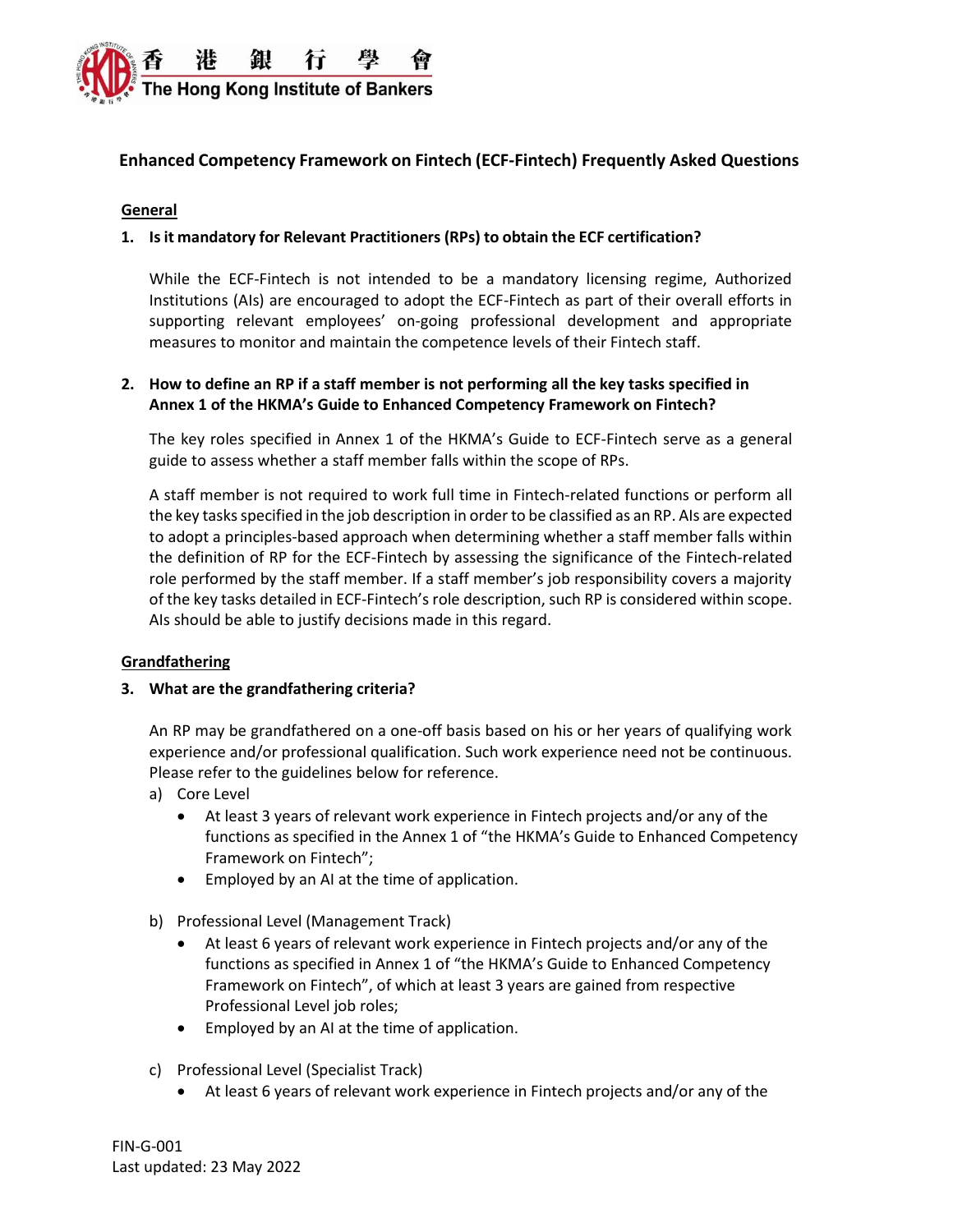

functions as specified in Annex 1 of "the HKMA's Guide to Enhanced Competency Framework on Fintech", of which at least 3 years are gained from respective Professional Level job roles;

• Employed by an AI at the time of application.

Applications for grandfathering are handled and assessed by the HKIB.

### **4. How should an RP indicate his / her eligibility when applying for grandfathering?**

The grandfathering application requires the Human Resources Department (HR) of the concerned AI(s) to verify and endorse the relevant work experience reported by the RP (e.g. name of employer,job position, employment period, total number of years of experience in the relevant functions). An endorsement by the RP's current employer would indicate that he/she has met the eligibility criteria on relevant experience before it is passed to the HKIB for processing.

Regarding information related to a RP's previous employment, the current employer is encouragedto provide necessary assistance to the RP in the application for grandfathering or certification (e.g.confirming whether such information is consistent with the curriculum vitae provided by the RP atthe time of his/her job application). Applications without HR verification will not be accepted.

During the application review process, the HKIB may request the RPs to provide employment records or additional information to substantiate the application for grandfathering.

### **5. How does one complete the certification application after grandfathering has been granted?**

Upon confirmation from the HKIB that approval for grandfathering has been granted, the RP may complete the "Certification Application Form" within THREE months after issuance ofthe grandfathering approval letter.

RPs can apply both grandfathering and certification at the same time, the certification application will only be proceeded if the grandfathering status is approved.

### **6. Isthere any cut-off date to apply for grandfathering?**

Existing RPs that meet the grandfathering criteria as prescribed in the response to Question 3 above can submit their grandfathering applications from 1 April 2022 to 31 March 2023. The processing time required will be around 60 days. Late application will not be accepted.

## **7. I have adequate years of relevant experience but I have left the banking industry, am I eligible for grandfathering?**

Grandfathering is applicable for existing RPs who are performing Fintech-related roles (i.e. Role 1- Fintech Solution Development, Role 2 – Fintech Product Design, Role 3 – Fintech Strategy and Management and Role 4 – Regtech) and are employed by an AI in Hong Kong at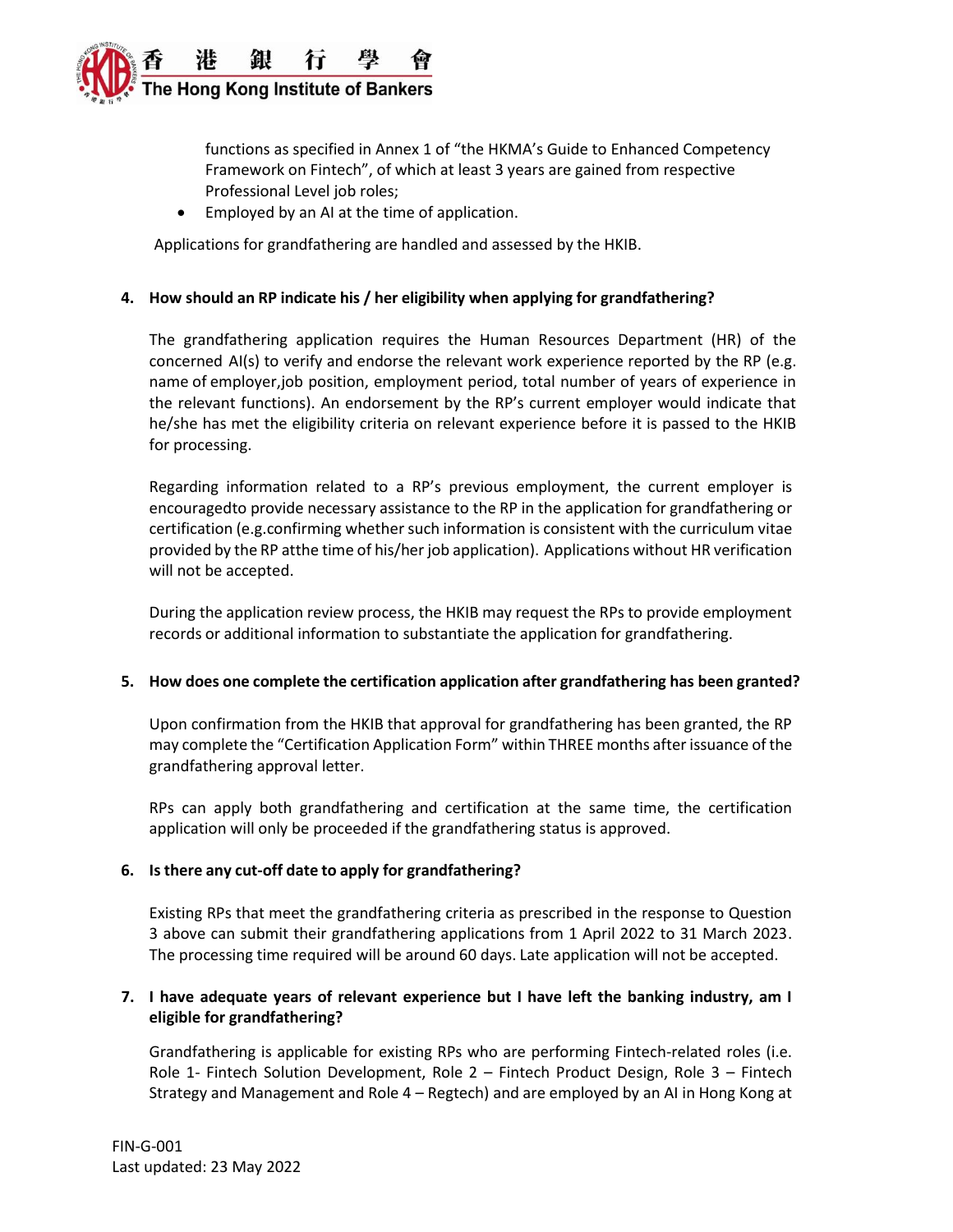

the time of grandfathering application.

For other individuals who have the relevant work experience but are not working in an AI in Hong Kong or those staff of an AI who are not performing Fintech-related role during the grandfathering period, they may submit their applications to the HKIB for grandfathering within three months from the date of joining the Fintech-related role of an AI and becoming a RP.

However, they should have met all the applicable grandfathering criteria on or before 31 March 2023 as prescribed in the response to Question 3 above.

#### **8. Would overseas work experience be recognised in a grandfathering application?**

In general, relevant overseas work experience in Fintech-related role from the banking industry and/or other related financial sectors is recognised for grandfathering and will be considered by the HKIB on a case-by-case basis.

#### **9. Where can I obtain the Grandfathering Application Form?**

The grandfathering application form is available at the HKIB website.

### **10. Could I receive the result of grandfathering application for Core Level or Professional Level earlier than 60 days?**

It will take approximately 60 days under normal circumstances to process an application upon receipt of the completed application form and full set of supporting documents.

## **11. Upon the commencement of the grandfathering application (i.e. 1 April 2022), I might not fulfil the minimum relevant work experience for the grandfathering application. However, I will be able to accumulate and fulfil such minimum work experience on or before the application deadline (i.e. 31 March 2023), how and when should I submit my application?**

It is necessary for you to possess the minimum relevant work experience upon your submission of the grandfathering application. Such fulfilment of relevant work experience and submission ofgrandfathering application should be made on or before 31 March 2023.

#### **12. Is there any application fee for grandfathering?**

Yes, an application fee of HKD1,050 will be applied for each application.

If you apply for two grandfathering applications under Professional Level at the same time, a total of application fee of HKD1,550 will be applied.

If you apply for three or more grandfathering applications under Professional Level at the same time, a total of application fee of HKD2,050 will be applied.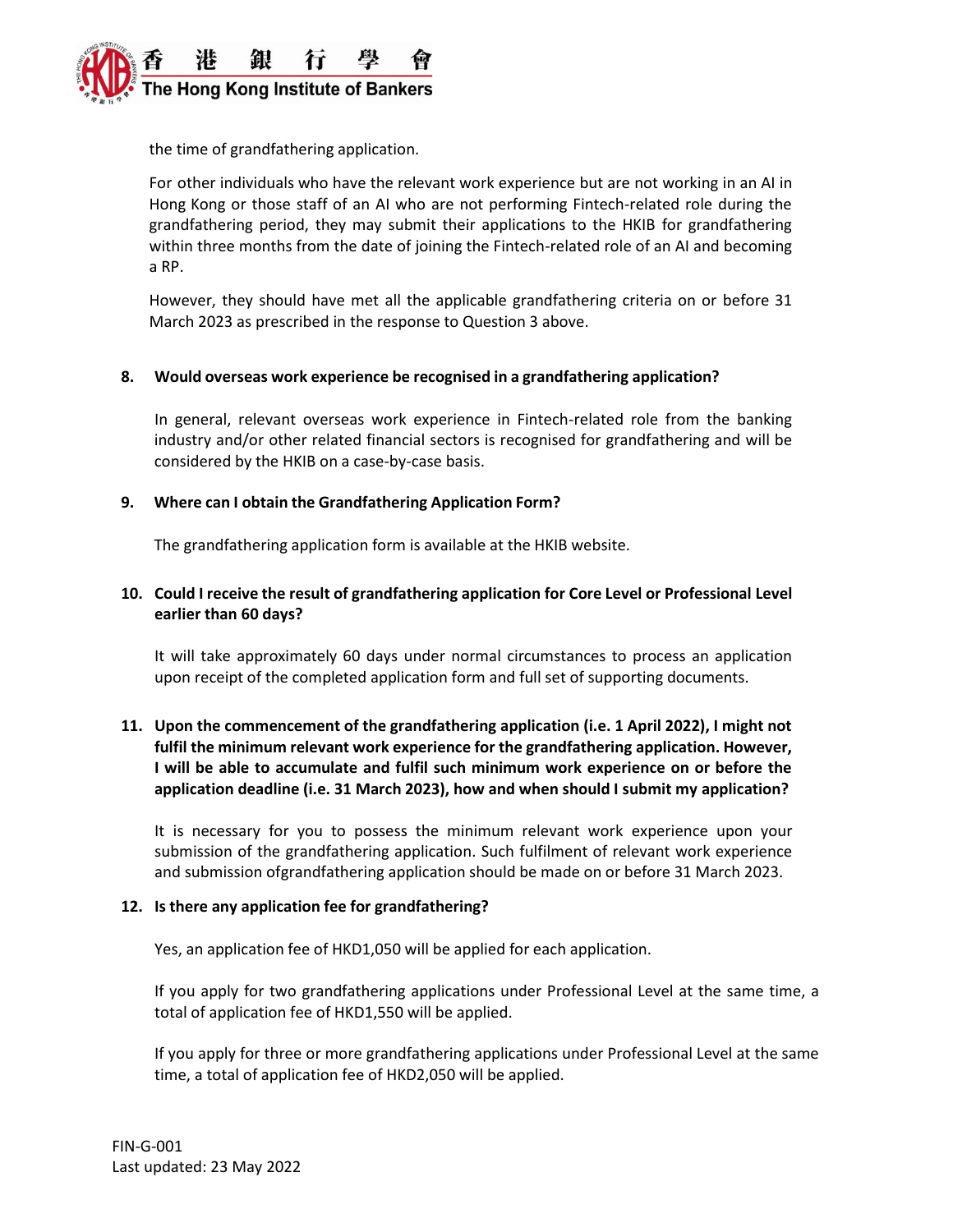

# **13. Does HKIB accept batch submissions of the application formsfrom Authorized Institutions (AIs)?**

Yes, AIs may submit the application forms of their RPs by batch together with one single paymentfor the total application fee. Please provide the details of a representative as the key contact person regarding the applications in a cover letter.

#### **Training**

### **14. I don't have any Fintech background, can I enrol for the programme?**

For ECF-Fintech Core Level Programme, you don't need to have any Fintech background but you should meet any one of the following entry requirements:

- A Bachelor's Degree in any discipline awarded by a recognised university or equivalent; OR
- An Associate Degree (AD)/Higher Diploma (HD) in a banking, finance, technology or related discipline or equivalent; OR
- A relevant professional qualification; OR
- Mature applicants with 3 years of relevant banking experience with recommendations from employer

*Remarks:* 

- *1. 3 rd or final year full-time university undergraduate students in a banking, finance, technology or related discipline will be considered.*
- *2. Mature applicants (aged 21 or above) who do not possess the above academic qualifications but with relevant banking experience and recommendation from their employers will be considered on individual merit.*

For ECF-Fintech Professional Level Programme, you should meet any one of the following entry requirements:

- Professional Certificate for ECF on Fintech awarded by HKIB; OR
- Grandfathered for ECF-Fintech (Core Level) by HKIB

### **15. What should I submit in order to enrol in the programme?**

Applicants can submit the application via the electronic application form in HKIB webpage.

### **16. How can I know if I have been successfully enrolled in?**

An email will be sent to you confirming the class details at least 5 working days prior to the training commencement date.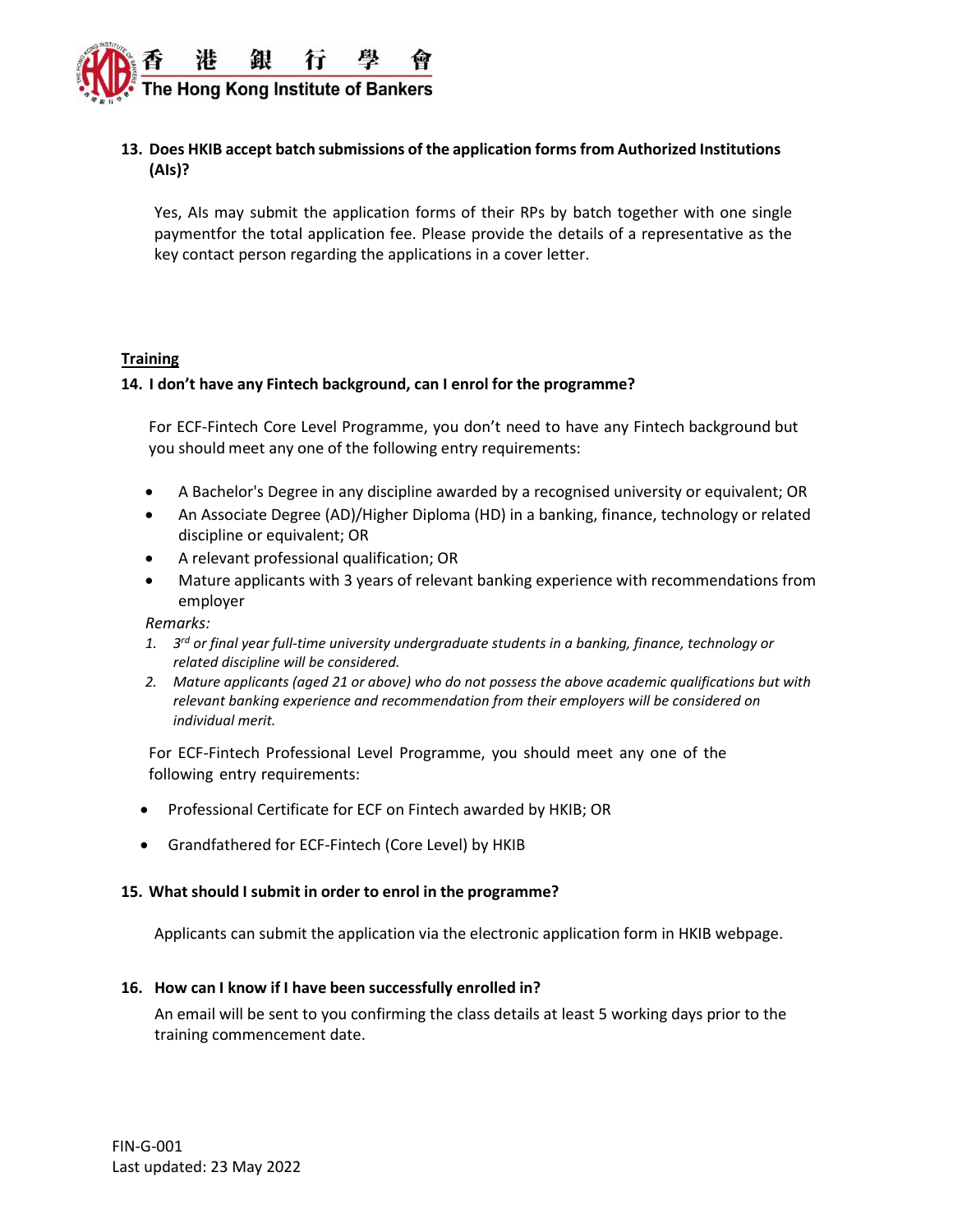

# **17. What are the award titles to be given to candidates once they have completed the training andpassed the respective examination?**

| For Core Level    |                                                                                                                                                                   |
|-------------------|-------------------------------------------------------------------------------------------------------------------------------------------------------------------|
| <b>Training</b>   | Module 1 - 4                                                                                                                                                      |
| Examination       | • Completed the trainings and passed the examinations of all Core Level<br>modules (Modules 1, 2, 3 and 4)<br>• Obtain "Professional Certificate for ECF-Fintech" |
| <b>Experience</b> | Relevant Practitioners with at least 1 year of relevant work experience                                                                                           |
| Professional      | Associate Fintech Professional (CPFinT(A))                                                                                                                        |
| Qualification     |                                                                                                                                                                   |

#### For Professional Level - Management Track

| <b>Training</b>    | Module 5, 9 and 10                                                       |  |  |  |
|--------------------|--------------------------------------------------------------------------|--|--|--|
| <b>Examination</b> | • Completed the trainings and passed the examinations of Professional    |  |  |  |
|                    | Level Module 5, 9 and 10                                                 |  |  |  |
|                    | • Obtain "Postgraduate Certificate for ECF on Fintech (Management)"      |  |  |  |
| <b>Experience</b>  | Relevant Practitioners with at least 3 years of relevant work experience |  |  |  |
| Professional       | Certified Fintech Professional (Management) (CPFinT(M))                  |  |  |  |
| Qualification      |                                                                          |  |  |  |

### For Professional Level - Specialist Track

| <b>Training</b>    | Module 5 and 6                                                                                                                                                                                                                                | Module 5 and 7                                                                                                                                                                                                                                                    | Module 5 and 8                                                                                                                                                                                                                           | Module 5 and 11                                                                                                                                                                                                                               |  |
|--------------------|-----------------------------------------------------------------------------------------------------------------------------------------------------------------------------------------------------------------------------------------------|-------------------------------------------------------------------------------------------------------------------------------------------------------------------------------------------------------------------------------------------------------------------|------------------------------------------------------------------------------------------------------------------------------------------------------------------------------------------------------------------------------------------|-----------------------------------------------------------------------------------------------------------------------------------------------------------------------------------------------------------------------------------------------|--|
| <b>Examination</b> | • Completed the<br>trainings and<br>passed the<br>examinations of<br>Professional<br>Level Module 5<br>and 6<br>$\bullet$ Obtain<br>"Postgraduate<br>Certificate for<br><b>ECF on Fintech</b><br>(Specialist - Al<br>and Big Data<br>Stream)" | • Completed the<br>trainings and<br>passed the<br>examinations of<br>Professional<br>Level Module 5<br>and 7<br>$\bullet$ Obtain<br>"Postgraduate<br>Certificate for<br><b>ECF on Fintech</b><br>(Specialist -<br>Distributed<br>Ledger<br>Technology<br>Stream)" | • Completed the<br>trainings and<br>passed the<br>examinations of<br>Professional Level<br>Module 5 and 8<br>$\bullet$ Obtain<br>"Postgraduate<br>Certificate for ECF<br>on Fintech<br>(Specialist - Open<br>Banking and API<br>Stream)" | • Completed the<br>trainings and<br>passed the<br>examinations of<br>Professional Level<br>Module 5 and 11<br>$\bullet$ Obtain<br>"Postgraduate<br>Certificate for ECF<br>on Fintech<br>(Specialist -<br>Regulatory<br>Technology<br>Stream)" |  |
| <b>Experience</b>  | Relevant Practitioners with at least 3 years of relevant work experience                                                                                                                                                                      |                                                                                                                                                                                                                                                                   |                                                                                                                                                                                                                                          |                                                                                                                                                                                                                                               |  |
| Professional       | <b>Certified Fintech</b>                                                                                                                                                                                                                      | <b>Certified Fintech</b>                                                                                                                                                                                                                                          | <b>Certified Fintech</b>                                                                                                                                                                                                                 | <b>Certified Fintech</b>                                                                                                                                                                                                                      |  |
| Qualification      | Professional                                                                                                                                                                                                                                  | Professional                                                                                                                                                                                                                                                      | Professional                                                                                                                                                                                                                             | Professional                                                                                                                                                                                                                                  |  |
|                    | (Specialist - AI and                                                                                                                                                                                                                          | (Specialist -                                                                                                                                                                                                                                                     | (Specialist - Open                                                                                                                                                                                                                       | (Specialist -                                                                                                                                                                                                                                 |  |
|                    | Big Data Stream)                                                                                                                                                                                                                              | Distributed Ledger                                                                                                                                                                                                                                                | Banking and API                                                                                                                                                                                                                          | Regulatory                                                                                                                                                                                                                                    |  |
|                    | (CPFinT(S-AIBD))                                                                                                                                                                                                                              | Technology                                                                                                                                                                                                                                                        | Stream)                                                                                                                                                                                                                                  | <b>Technology Stream)</b>                                                                                                                                                                                                                     |  |
|                    |                                                                                                                                                                                                                                               | Stream)                                                                                                                                                                                                                                                           | (CPFinT(S-OBAPI))                                                                                                                                                                                                                        | (CPFinT(S-RT))                                                                                                                                                                                                                                |  |
|                    |                                                                                                                                                                                                                                               | (CPFinT(S-DLT))                                                                                                                                                                                                                                                   |                                                                                                                                                                                                                                          |                                                                                                                                                                                                                                               |  |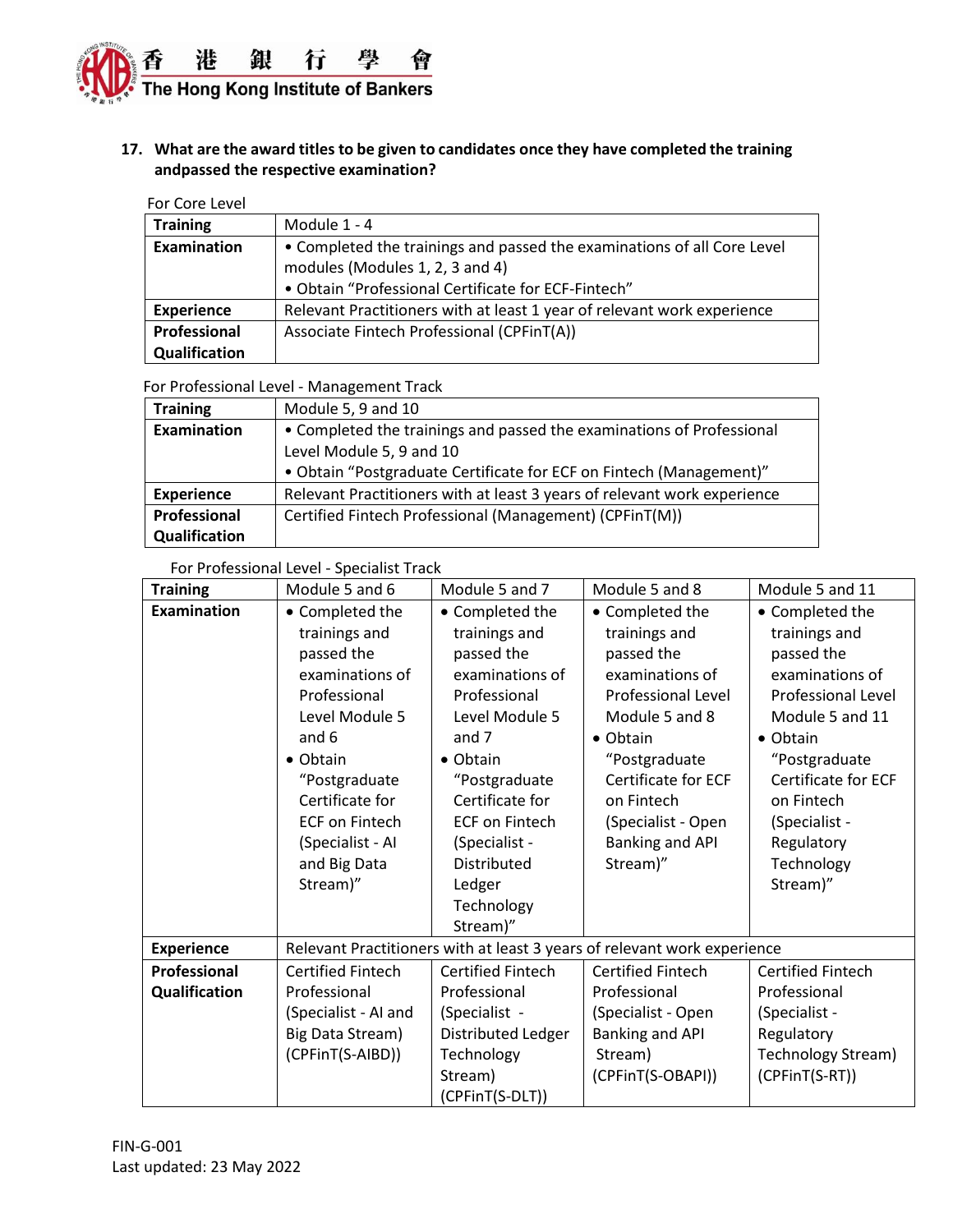

# **18. Can I apply for modular exemption if I possess othersimilar qualification(s) other tha[n the lists](https://www.hkma.gov.hk/media/eng/doc/key-functions/banking-stability/ECF_on_Fintech_Modular_Exemption.pdf)  [of eligible training programmes](https://www.hkma.gov.hk/media/eng/doc/key-functions/banking-stability/ECF_on_Fintech_Modular_Exemption.pdf) as provided by the HKMA?**

If learner would like to apply for modular exemption on Module 1/ Module 2/ Module 4 with other equivalent academic/professional qualification(s) in Fintech, he/ she will need to provide detailed information on such qualification (e.g. training course syllabus, examination syllabus) and HKIB will review the application on a case-by-case basis.

## **19. Is there any specified sequence for taking individual module of ECF-Fintech (Core Level) programme?**

 Learner must first complete the training before attempting the examination of respective modules. However, there is no specified sequence for them to take the modules under the ECF-Fintech Core Level programme.

## **20. Is there any specified sequence for taking individual module of ECF-Fintech (Professional Level) programme?**

 Learner must first complete the training before attempting the examination of respective modules. There is a specified sequence to take the modules under the ECF- Fintech Professional Level programme. For details, please refer to question 17.

### **21. Is there any arrangement if I am absent from a training session?**

For any enquiries regarding the content of the class, you can seek support from the trainers through HKIB.

### **22. What should I do if I need to change the training date due to some unexpected circumstances?**

Generally, any change of the training date is NOT allowed. However, if you are sick on the trainingdate and cannot attend the training, you should inform the Institute and provide a supporting document (e.g. sick leave certificate) for our reference. You may be permitted to attend the nextsubsequent training, subject to the availability of seats.

### **23. Can I apply for a refund if I withdraw the training application?**

Once the training application is confirmed, all fees are non-refundable and non-transferrable.

### **24. Can I apply for training after the application deadline?**

Late training enrolment will be accepted after the stipulated application deadline up to 7 days before course commencement to allow us to administer the application. A late entry fee of HKD200 (in addition to the training fee) will apply.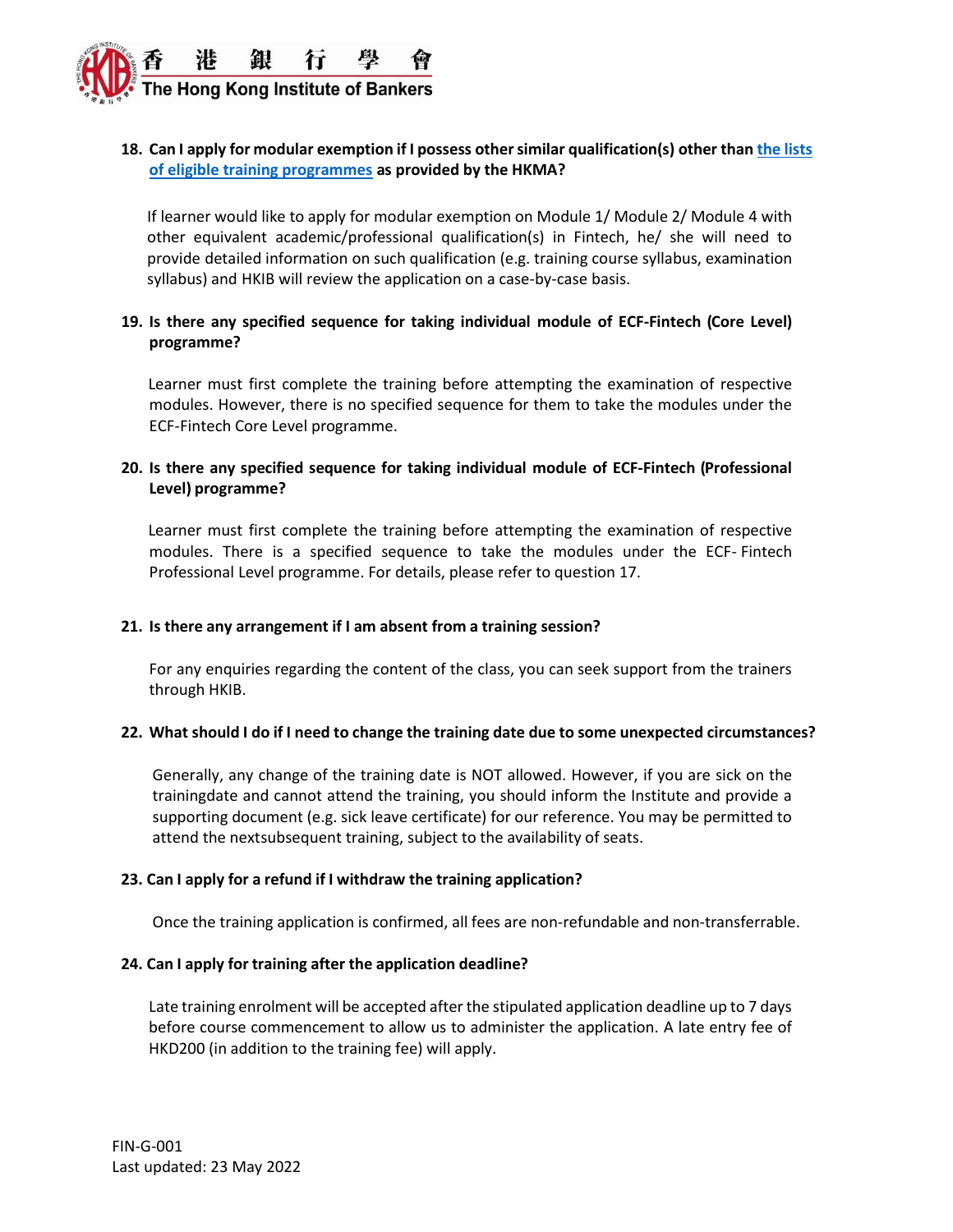

#### **25. What language will be used for training and the study guide?**

The study materials of the ECF on Fintech are offered in English only. Trainers may conduct the classes in Cantonese or English.

#### **26. Can I obtain the training material before the training?**

A digital version of training material (i.e. Study Guide and / or PPT Slides) will be provided before the training commencement. In addition, learners have to purchase other reference books, where applicable, at their own expense as a part of the essential readings. For details, please refer to the essential reading list in the Programme Handbook under each module.

#### **Examination**

#### **27. Is there a limit on the number of examination attempts?**

There is no limit on the number of times one can take the training and/or examinations. Nonetheless, the completion period for each of the below programmes is 8 years each from the year in which the first module was completed.

- Professional Certificate for ECF on Fintech
- Postgraduate Certificate for ECF on Fintech (Management)
- Postgraduate Certificate for ECF on Fintech (Specialist AI and Big Data Stream)
- Postgraduate Certificate for ECF on Fintech (Specialist Distributed Ledger Technology Stream)
- Postgraduate Certificate for ECF on Fintech (Specialist Open Banking and API Stream)
- Postgraduate Certificate for ECF on Fintech (Specialist Regulatory Technology Stream)

#### **28. Can the learner enrol in the examination without attending the training programme?**

All learners are required to complete the training of the relevant modules before they are eligiblefor taking the examination.

#### **29. When can the candidate obtain the examination results?**

Candidate will be notified of their official results by a written notice through email. Results will be released within 2-4 weeks from the examination date for MC-type examinations, and 6-8 weeks from the examination date of the last module in each examination diet for other types of examinations.

Candidate can check their examination results online through the HKIB online platform. Candidates will receive an email notification once the examination results are available. The online examination results will be removed one month after they are released.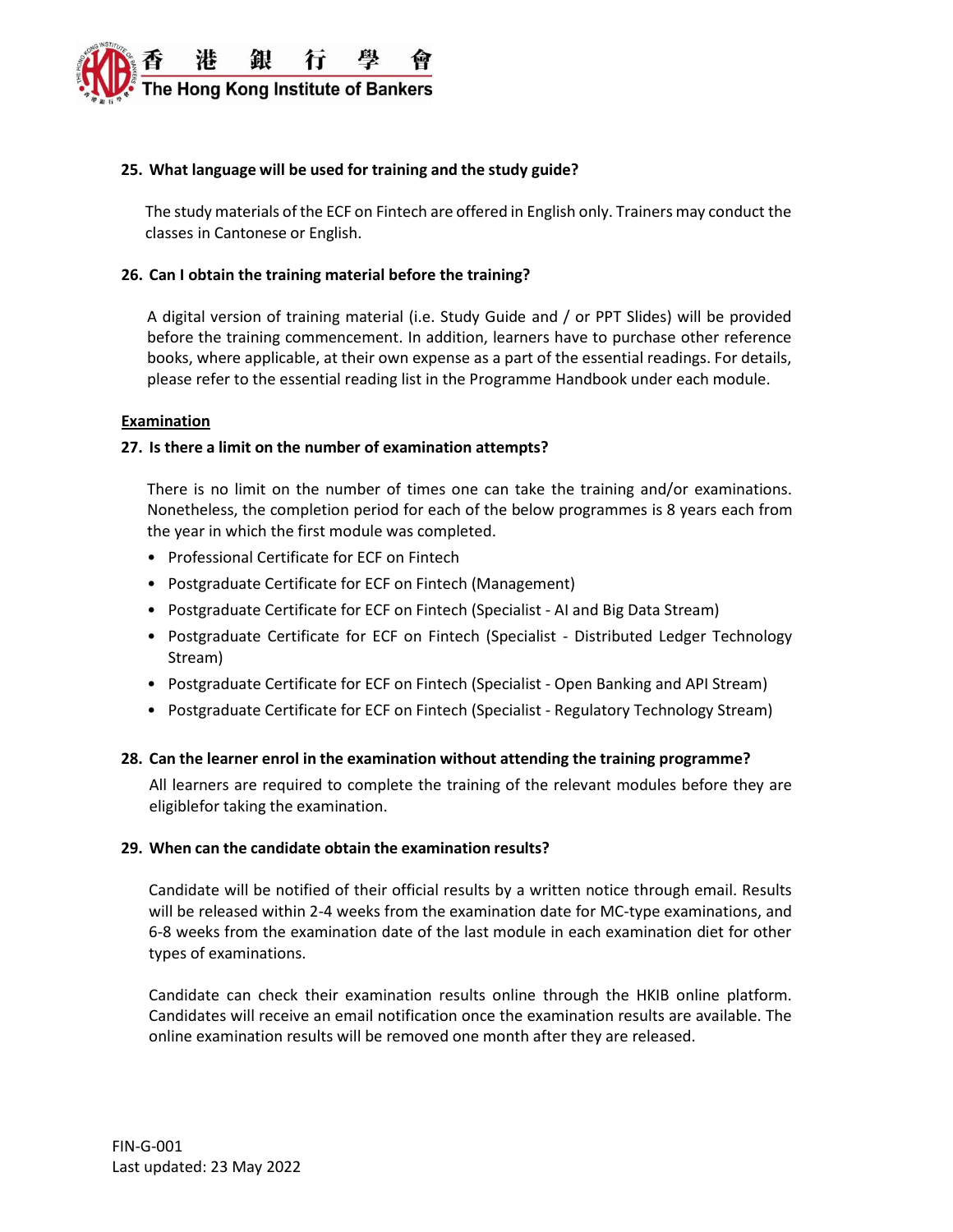

### **30. Can the candidate change the examination date?**

In general, any change of examination date will NOT be allowed. However, special arrangements will be considered for exceptional circumstances (e.g. sick leave). Candidates should inform the Institute and provide a supporting document (e.g. sick leave certificate) for our reference. The candidate may be permitted to sit the next subsequent examination, subject to the availability of seats. HKIB will review this on a case-by-case basis.

### **31. How can the candidate appeal against his/her examination results?**

By submitting a written request via email to [exam@hkib.org,](mailto:exam@hkib.org) candidates may request a recheckingor remarking of their examination scripts within ONE MONTH after the issue of the examination results. Please note that there is a rechecking fee of HKD500 per module and remarking fee of HKD4,000 per module. Rechecking is only applied to the type of MCQ examination while remarking is applied to other types of examination.

#### **Certification**

### **32. What are the requirements for ECF-Fintech certification?**

Upon attaining the relevant ECF-Fintech professional award and fulfilling the minimum relevant work experience requirement, RPs may apply for certification as CPFinT(A)/ CPFinT(M)/ CPFinT(S-AIBD)/ CPFinT(S-DLT)/ CPFinT(S-OBAPI)/ CPFinT(S-RT).

| <b>Professional Qualifications</b> | <b>Requirements</b> |                                                                                                                                                                                          |  |
|------------------------------------|---------------------|------------------------------------------------------------------------------------------------------------------------------------------------------------------------------------------|--|
| (a) $CPFinT(A)$                    | (i)                 | Successful completion of the Core Level<br>programme;                                                                                                                                    |  |
|                                    | (ii)                | RP with 1-year relevant work experience in<br>Fintech projects and/or any of the functions as<br>specified in Annex 1 of the HKMA's Guide to<br>Enhanced Competency Framework on Fintech |  |
| $CPFinT(M)$ or<br>(b)<br>$\bullet$ | (i)                 | Core Level certification;                                                                                                                                                                |  |
| CPFinT(S-AIBD) or<br>٠             | (ii)                | Successful completion of Professional Level                                                                                                                                              |  |
| CPFinT(S-DLT) or<br>$\bullet$      |                     | programme;                                                                                                                                                                               |  |
| CPFinT(S-OBAPI) or<br>$\bullet$    | (iii)               | 3-years of relevant work experience in Fintech                                                                                                                                           |  |
| CPFinT(S-RT)<br>$\bullet$          |                     | projects and/or any of the Professional Level                                                                                                                                            |  |
|                                    |                     | functions as specified in Annex 1 of the HKMA's                                                                                                                                          |  |
|                                    |                     | Guide to Enhanced Competency Framework on                                                                                                                                                |  |
|                                    |                     | Fintech                                                                                                                                                                                  |  |

#### The requirements for ECF-Fintech certification are as follows:

Remarks:

RPs who have been grandfathered ECF-Fintech Core Level or Professional Level should refer to Question 5 on certification application.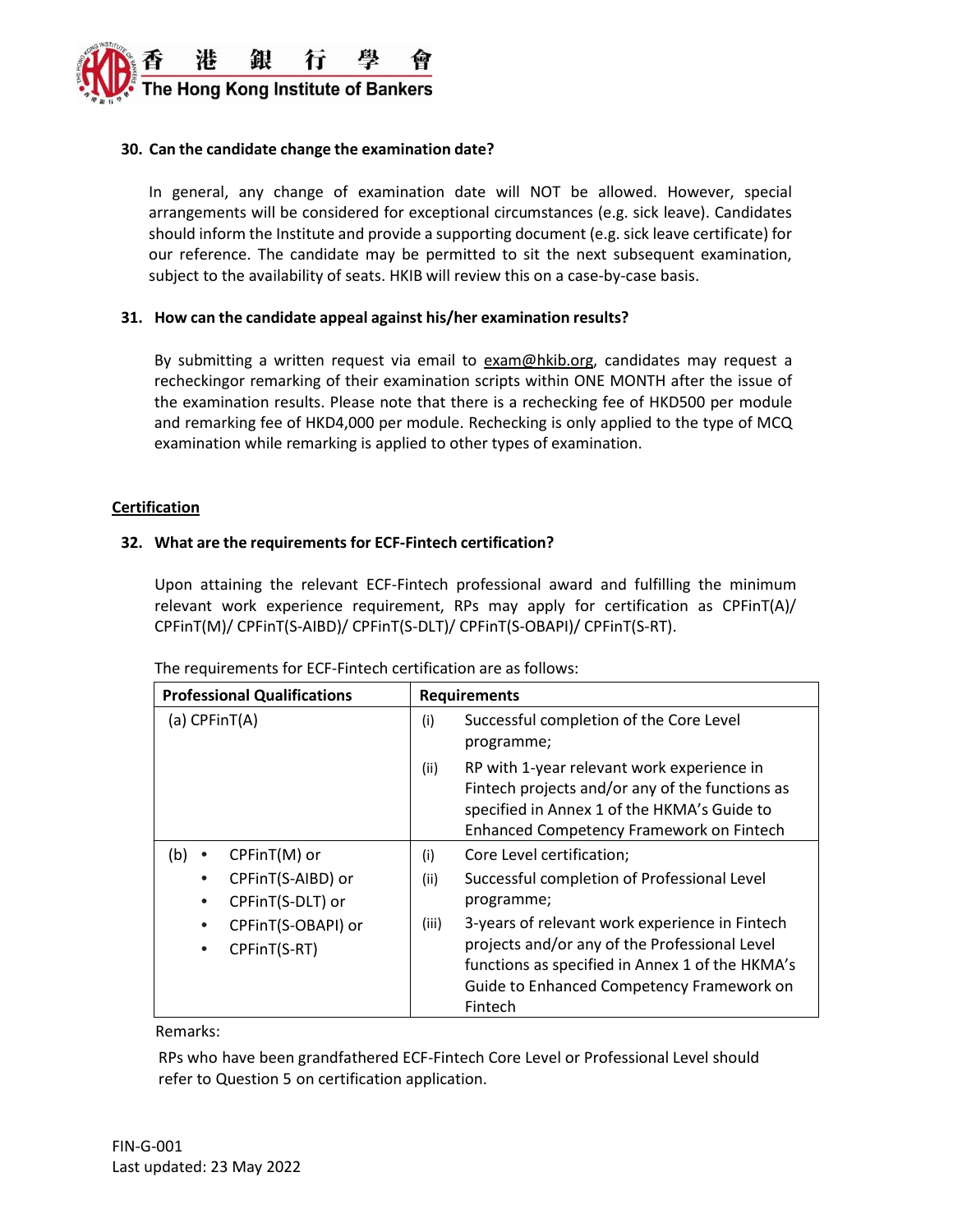

# **33. How long doesittake to process an application forthe ECF on Fintech Core Level (i.e. CPFinT(A)) or Professional Level (i.e. CPFinT(M)/ CPFinT(S-AIBD)/ CPFinT(S-DLT)/ CPFinT(S-OBAPI)/ CPFinT(S-RT)) certification?**

It will take approximately 60 days under normal circumstancesto process an application upon receipt of the completed application form and full set of supporting documents.

# **34. If there is a change of job or industry, and/or personal information after being certified as CPFinT(A)/ CPFinT(M)/ CPFinT(S-AIBD)/ CPFinT(S-DLT)/ CPFinT(S-OBAPI)/ CPFinT(S-RT),shall I inform HKIB?**

ECF-Fintech Professional Qualification(s) holders (i.e. CPFinT(A)/ CPFinT(M)/ CPFinT(S-AIBD)/ CPFinT(S-DLT)/ CPFinT(S-OBAPI)/ CPFinT(S-RT)) should notify the HKIB of any change of job or industry, and/or personal information upon renewal of their certifications. This would serve to re-confirm the status of a qualified RP. All current Individual Members are obliged to maintain an updated profile with the Institute.

### **35. What are the relevant job rolesfor candidates to be considered as Relevant Practitioners?**

As specified in the "HKMA's Guide to Enhanced Competency Framework on Fintech", it is aimed at RPs performing four different job roles within Fintech function (i.e. Role 1 – Fintech Solution Development, Role 2 – Fintech Product Design). For details of the job roles and tasks, please refer to Annex 1 of the "HKMA's Guide to Enhanced Competency Framework on Fintech".

# **36. I obtained ECF on Fintech Professional Qualification(s) (i.e. CPFinT(A)/ CPFinT(M)/ CPFinT(S-AIBD)/ CPFinT(S-DLT)/ CPFinT(S-OBAPI)/ CPFinT(S-RT)) in August this year. When and how will I be notified to renew my certification?**

CPFinT(A)/ CPFinT(M)/ CPFinT(S-AIBD)/ CPFinT(S-DLT)/ CPFinT(S-OBAPI)/ CPFinT(S-RT) certification(s) is subject to annual renewal on a calendar year basis from 1 January to31 December. Irrespective of the date of your first certification as CPFinT(A)/ CPFinT(M)/ CPFinT(S-AIBD)/ CPFinT(S-DLT)/ CPFinT(S-OBAPI)/ CPFinT(S-RT) with HKIB, your certification(s) will expire on 31 December of the same year. You are required to renew your certification annually and a renewal notice will be emailed to all certification's holder in December.

However, if you fail to renew the certification before 31 January of each calendar year, your certification will be suspended, and your name and status information will not appear on the Certified Individuals (CI) Register published on the HKIB website. As a result, you will not be allowed to include the professional qualification on your name card or CV. Default or Resigned Members ("Former Members") who have ceased to be a member of the Institute may apply to reinstate their HKIB membership by paying the current year's subscription plus the re-registrationfee ("Reinstatement Fee"). For details, please refer to the HKIB Member's Handbook.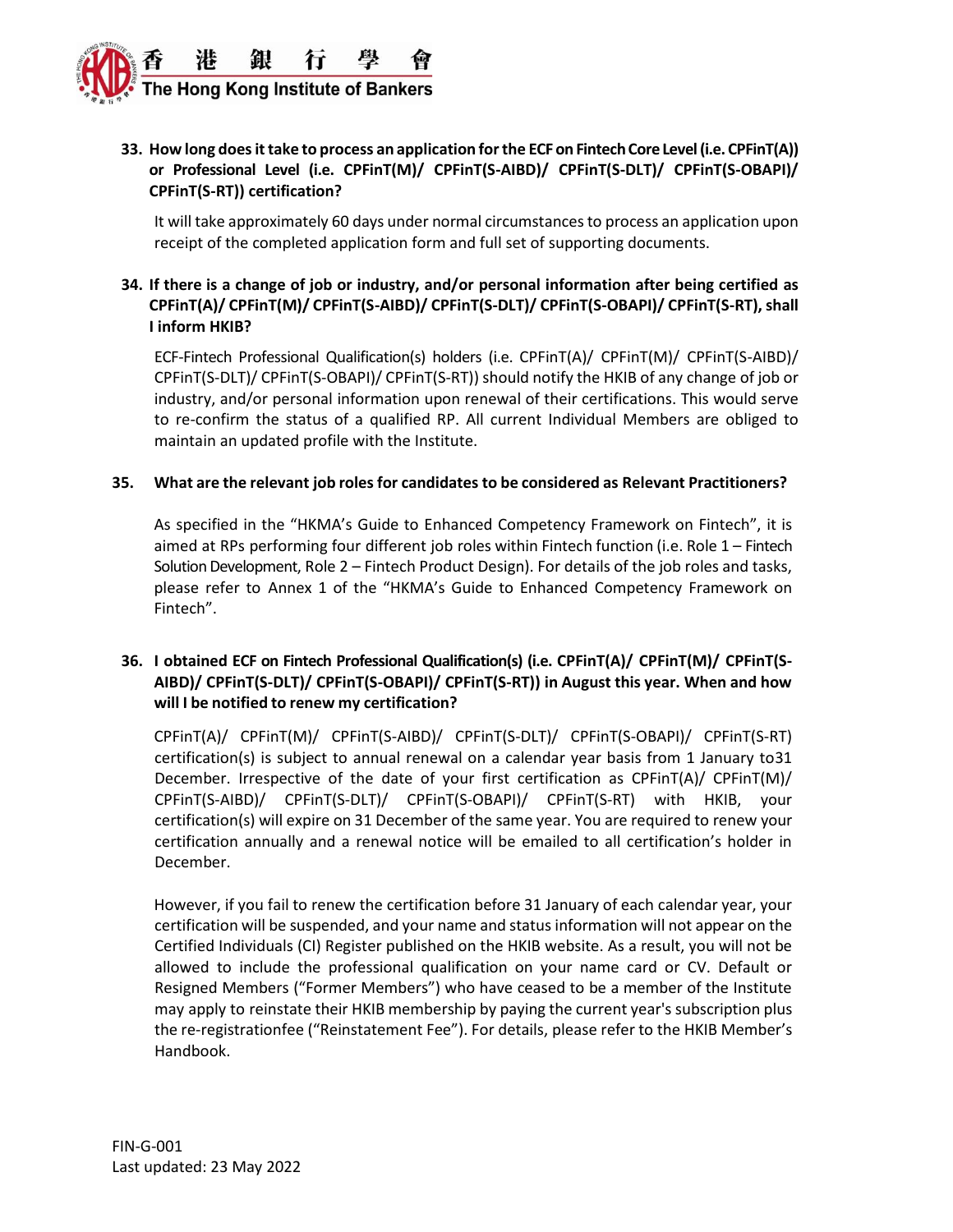

# **Continuing Professional Development (CPD)**

# **37. What is the Continuing Professional Development (CPD) requirement for both Core Level and Professional Level Professional Qualification(s) holders?**

CPFinT(A)/ CPFinT(M)/ CPFinT(S-AIBD)/ CPFinT(S-DLT)/ CPFinT(S-OBAPI)/ CPFinT(S-RT) holder(s) are required to complete a minimum of 12 verifiable CPD hours for each calendar year (ending 31 December) of which at least 4 CPD hours must be earned from activities related to the topics of innovative technology (e.g. artificial intelligence, big data, cloud computing, cybersecurity, distributed ledger technology, and/or open banking and API), product development,business strategy and marketing, finance and investment, and/or risk and compliance, in order to maintain their certification. The CPD requirements will be waived for the first calendar year (ending 31 December) of certification and grandfathering.

## **38. What if a RP fails to meet the annual CPD requirements?**

Failure to comply with the annual CPD requirements will result in suspension of professional qualification(s) during which the RP concerned must stop using the professional qualification(s) in all business and social contexts, for instance, on name card and in personal profile, until the necessary documents confirming the fulfilment of CPD requirements are submitted. While a RP's professional qualification(s) is/are being suspended, his/her name and status information will not appear on the Register of Certified Individuals published on the HKIB's website.

For cases where there are special reasons to justify the failure to meet the annual CPD requirements, for example, due to an extended sick leave, the HKIB may consider reinstating the RP's CPFinT(A)/ CPFinT(M)/ CPFinT(S-AIBD)/ CPFinT(S-DLT)/ CPFinT(S-OBAPI)/ CPFinT(S-RT) certification(s) on a case-by-case basis.

# **39. If the CPFinT(A)/ CPFinT(M)/ CPFinT(S-AIBD)/ CPFinT(S-DLT)/ CPFinT(S-OBAPI)/ CPFinT(S-RT) holder works for another AI within a calendar year, could he/she combine the CPD hours he/she has previously earned?**

CPFinT(A)/ CPFinT(M)/ CPFinT(S-AIBD)/ CPFinT(S-DLT)/ CPFinT(S-OBAPI)/ CPFinT(S-RT) holder(s) can combine the CPD hours earned while working at different AIs.

### **40. Do CPD requirements of the certification(s) renewal run on a calendar year basis?**

Yes. CPD requirements of the CPFinT(A)/ CPFinT(M)/ CPFinT(S-AIBD)/ CPFinT(S-DLT)/ CPFinT(S-OBAPI)/ CPFinT(S-RT) certification(s) run on a calendar year basis, i.e. 1 January to 31 December. CPFinT(A)/ CPFinT(M)/ CPFinT(S-AIBD)/ CPFinT(S-DLT)/ CPFinT(S-OBAPI)/ CPFinT(S-RT) holder(s) will generally be notified to renew their certifications in December of each calendar year.

## **41. Do ECF-Fintech Professional Qualification holder(s) need to provide supporting documents when submitting an application for the certification renewal?**

No, it is not necessary to provide supporting documents when submitting an application for